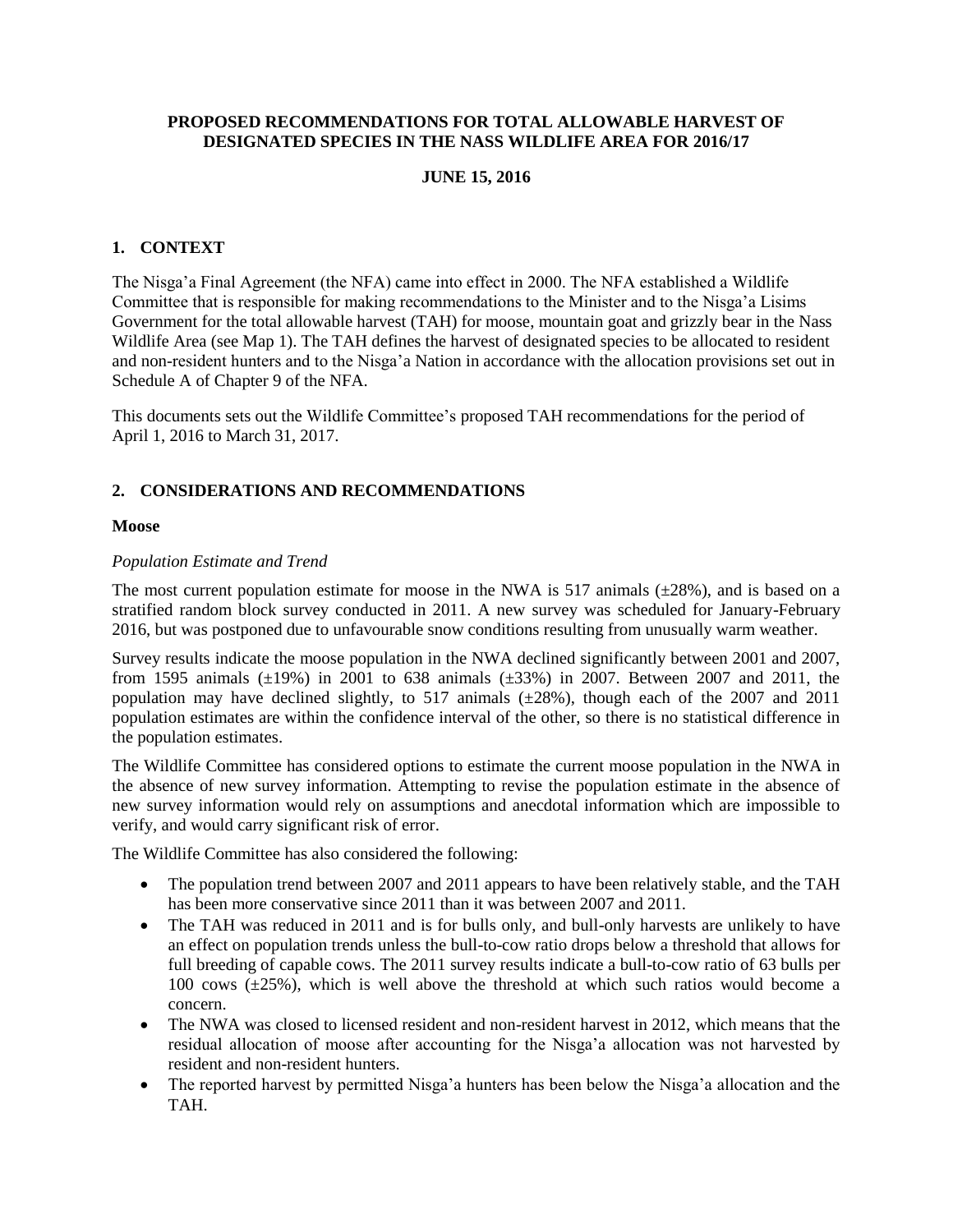#### **PROPOSED RECOMMENDATIONS FOR TOTAL ALLOWABLE HARVEST OF DESIGNATED SPECIES IN THE NASS WILDLIFE AREA FOR 2016/17**

 Available information regarding moose harvest by other aboriginal hunters does not suggest an increase in harvest pressure on the population between 2011 and present, though this information is not complete and some of it is anecdotal.

In light of these factors, the Wildlife Committee considers the 2011 population estimate to be the best available information upon which to base a TAH recommendation, and has therefore based its 2016/17 TAH recommendation on the 2011 population estimate. The Wildlife Committee has made updating survey information to inform the 2017/18 TAH recommendation a priority.

## *Sustainable Harvest Rate*

The current TAH for moose in the NWA is derived by applying a harvest rate of 6% to the 2011 population estimate. This is a conservative harvest rate considering 2011 survey information indicates bull:cow ratios in the Nass Wildlife Area are above provincial objectives and calf:cow ratios are indicative of an increasing population, assuming cow mortality is not excessive.

The Wildlife Committee has therefore based its 2016/17 TAH recommendation on a continued harvest rate of 6%.

# *Wildlife Committee's Total Allowable Harvest Recommendation for Moose*

The Wildlife Committee recommends that the TAH for moose in the NWA be 32 bulls only (no cows or calves). The Wildlife Committee will revisit the TAH, in light of a new population estimate based on the survey planned for January-February 2017, and in light of the objectives of the Nass Moose Management Plan currently under development and which the Wildlife Committee hopes will be completed by that time.

# **Mountain Goat**

### *Population Estimate and Trend*

The most current population estimate for mountain goats in the NWA is is 3,333, and is based on a combination of surveys conducted in 1997/1998 and 2002.

The Wildlife Committee did not consider options to estimate the current mountain goat population in the NWA in the absence of new survey information. Attempting to revise the population estimate in the absence of new survey information would rely on assumptions and anecdotal information which are impossible to verify, and would carry significant risk of error.

The Wildlife Committee has also considered the following:

- The reported harvest by permitted Nisga'a hunters has been below the Nisga'a allocation and the TAH.
- Harvest of mountain goats by resident and non-resident harvest is targeted at mature males (billies) and reported harvest rates are considered sustainable.
- Available information regarding mountain goat harvest by other aboriginal hunters does not suggest an increase in harvest pressure on the population between 2011 and present, though this information is not complete and some of it is anecdotal.

In light of these factors, the Wildlife Committee considers the combined 1997/1998 and 2002 survey data to be the best available information upon which to base a TAH recommendation, and has therefore based its 2016/17 TAH recommendation on the population estimate derived from these data.